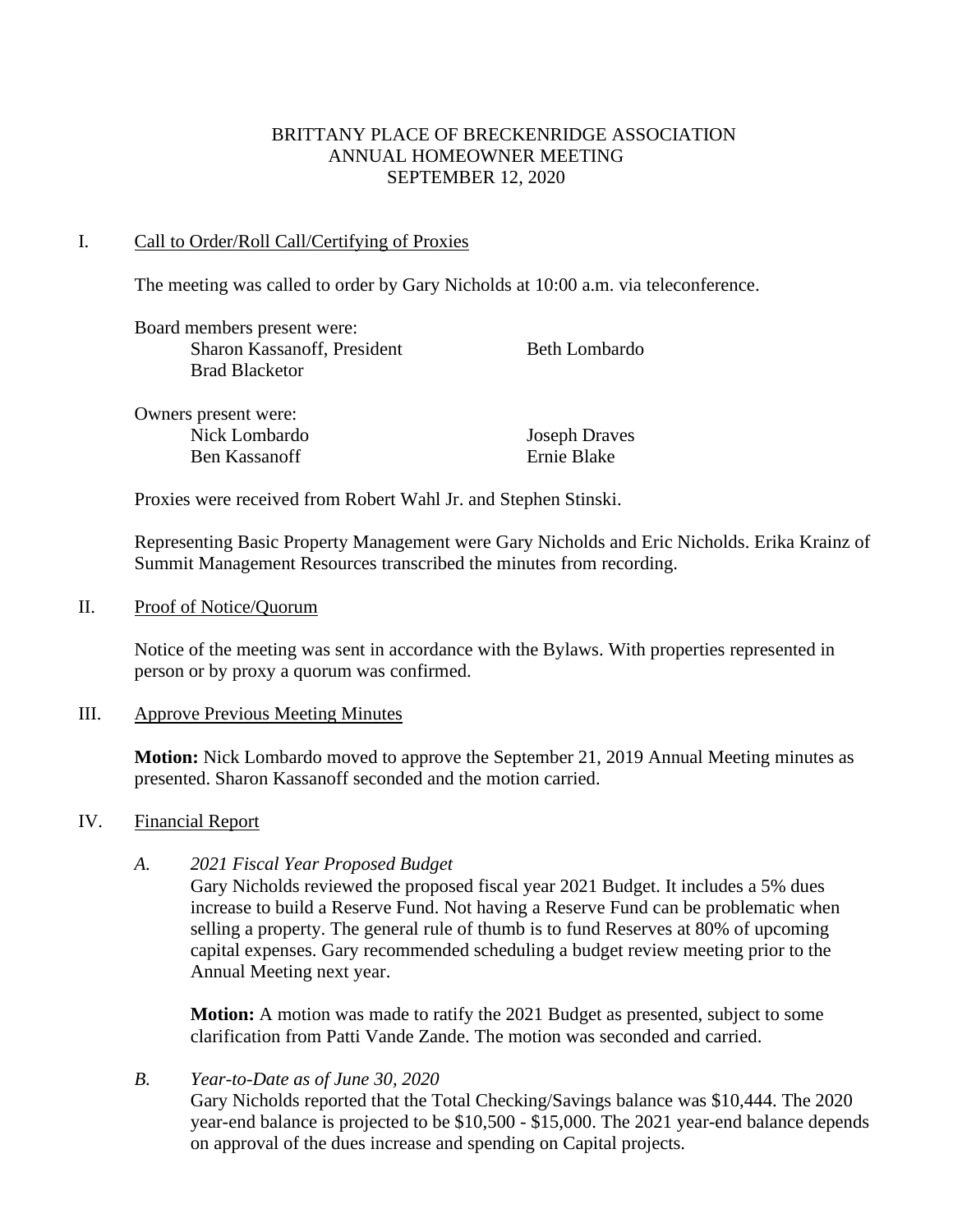#### V. Management Report

#### *A. Dumpster*

There was discussion about illegal use of the dumpster. Gary Nicholds said it is a common problem and it is difficult to prevent given the location. Adding a lock or keypad lock on the main door and providing pedestrian access only through the man door might reduce some the use, but could result in trash being left outside the enclosure. Ernie Blake suggested locking the main door and installing a gate opener inside the man door. It was noted that there is no power in the shed and running power would be an expense. Ernie said power could be run from his garage. Another option might be to install a manual latch inside the gates or to increase the frequency of service.

**Action Item:** BPM will research gate opener and lock options, install signage on the enclosure, check on the service frequency and change the pickup day to Thursday or Friday. Gary Nicholds will explore the feasibility of adding more chicken wire under the door to prevent animal access.

*B. Tree Trimming*

There have been some owner requests to trim the trees. Gary Nicholds will not have trees trimmed unless directed to do so by the Board. There is one large tree on the Main Street side with a branch that leans and will hit a house if it breaks. He asked the Board to look at the trees and provide direction.

*C. Concrete*

Larwood Construction mud jacked some areas of sinking concrete. The cost for the project was about \$8,000. It looks very good.

### *D. Pathway Signs*

Signs were created for installation at either end of the path through the property in response to concerns about ice and snowpack expressed at last year's meeting. They will be installed in October and taken down in April.

### *E. Snow Shoveling*

Shoveling twice a day when necessary was discussed last year. The cost would be about \$50/hour. It was agreed that extra service can be requested as needed.

### VI. Old Business

### *A. Responsible Governance Policies*

The attorney was in favor of having the Responsible Governance Policies for clarification. The Association has a Collection Policy, which was adopted in order to proceed with collections for one owner. Some of the other policies are already included in the Declarations or Bylaws.

*B. Rules & Regulations*

Gary Nicholds can provide a template for a short list of rules for an Architectural Review Committee (ARC) with an application form that requires the signatures of the ARC, Board